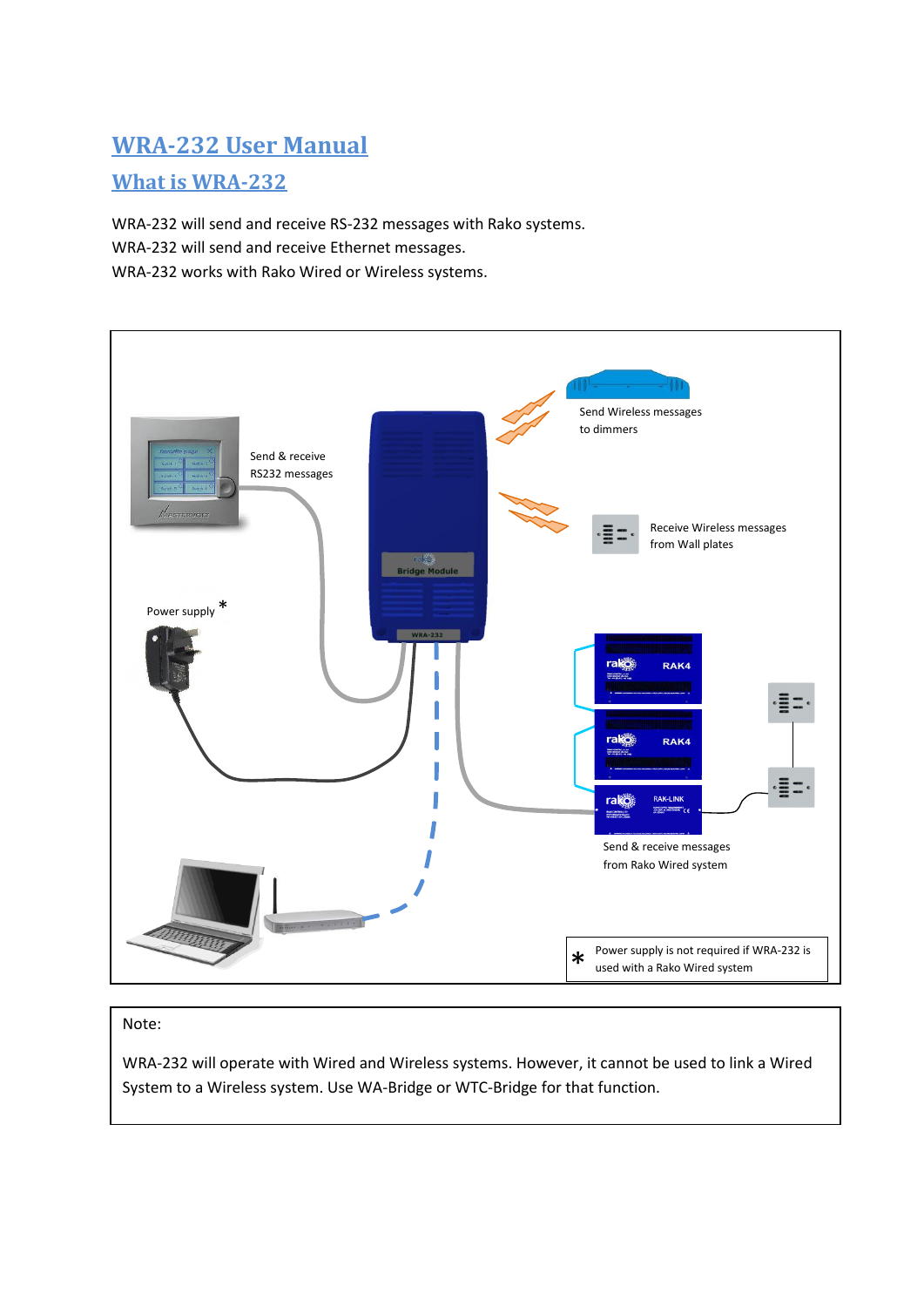# **Getting started with WRA-232**

Some initial setup of WA-Bridge is needed.

- First, Plug the Power Supply into the WRA-232 and apply power. The Blue LED on the WRA-232 circuit board will start to blink.
- Plug the Ethernet patch cable from the WA-Bridge to a spare port on a wireless router.
- Use a normal web browser (eg Internet Explorer) to connect to the RTC-Bridge via the router.



Use a Web Browser to view the WRA-232 control panel.

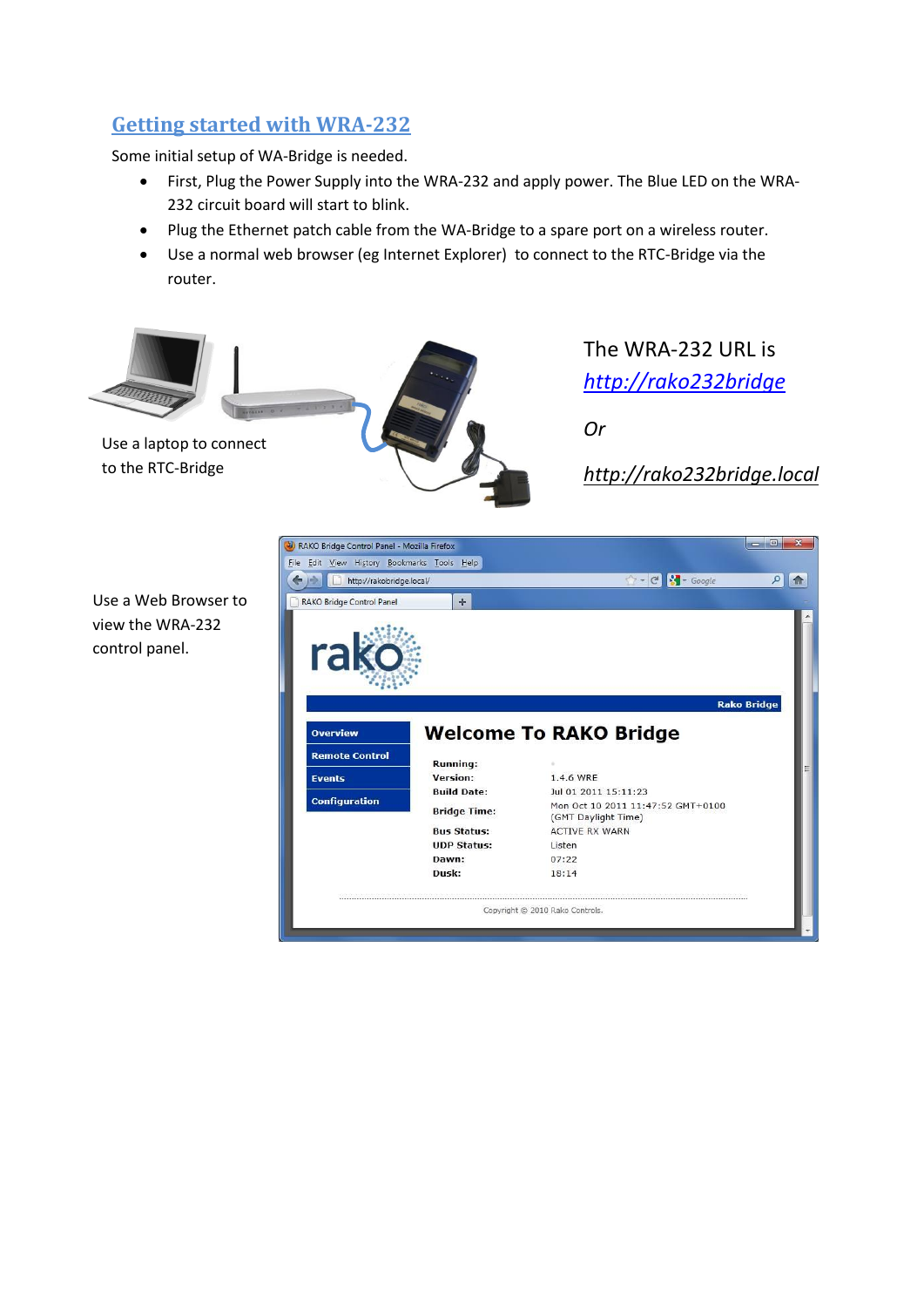# **Basic Configuration of the WRA-232**

For WRA-232 to operate correctly with a RAKO system some initial setup must be performed. This is done using a PC and the RJ45 configuration connector.

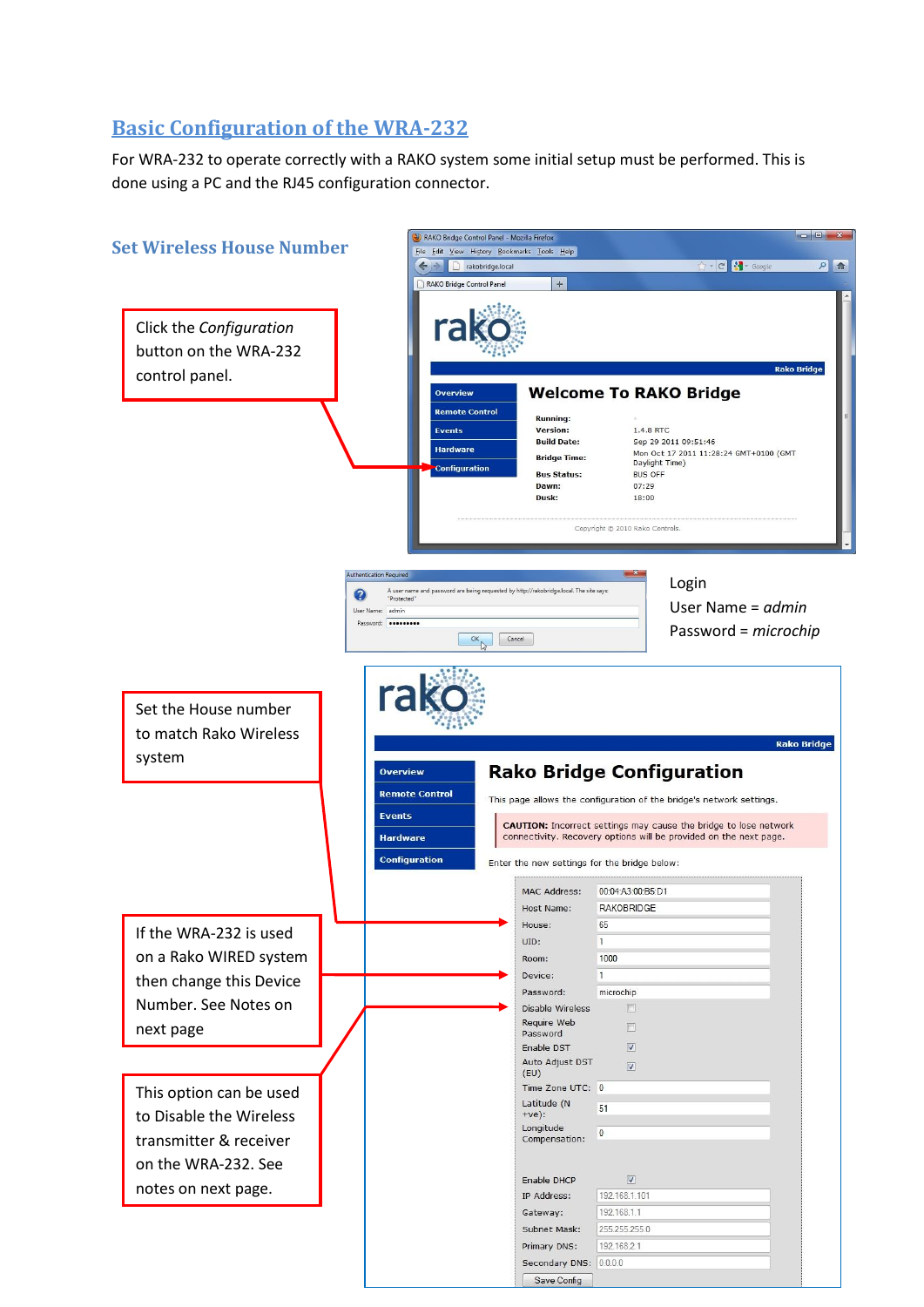#### **WRA-232 Device Numbers**

#### **This setting is important when the WRA-232 is used with a Rako Wired system.**

In the Wired system all Bridges, Wall Controllers, RAK-Links etc have unique identifiers. It is important that no two items in the same logical *Room* have the same *Device* numbers.

The WRA-232 default room is Room 1000. This room number is also used by WRA-Bridges and WA-Bridges. If there is a WA or WRA Bridge on the system then be sure that the WRA-232 and the other Bridge have different device numbers.

### **Disabling the WRA-232 Wireless**

Do not have two Bridges on the same WIRED system which both have Wireless enabled. This will cause messages from one Bridge to be received by the other causing several repeats of the same message to occur.

It is common for a WRA-232 to be in the same system as a WA-Bridge or WTC-Bridge. If this is the case, then disable the WRA-232 wireless.

## **Using WRA-232 with RS-232**

The Rako WRA-232 uses the following configuration: 9600 baud, No Parity, 8 Data bits, 1 stop bit The flow control should be set to Xon/Xoff or None.

### **Command Line Interface**

The interface indicates it is waiting for a command by issuing the ">" character. Characters sent to the interface are echoed. The interface interprets text commands and, where necessary, encodes and transmits the appropriate message via the radio link. The interface is not case sensitive. Each command consists of the following:

#### [COMMAND] <VALUE>

The command is terminated with a carriage-return character and, depending of the command, has an additional argument. The argument is delimited by one or more white-spaces, tabs or colons. If the Command is valid, the interface responds with:

**OK** 

If the command is invalid, the interface responds with:

#### Invalid Command!

It is not necessary to enter the full text of the command. A shortened non-ambiguous version can be used. For example the command HOUSE:1 can be shortened to HO:1.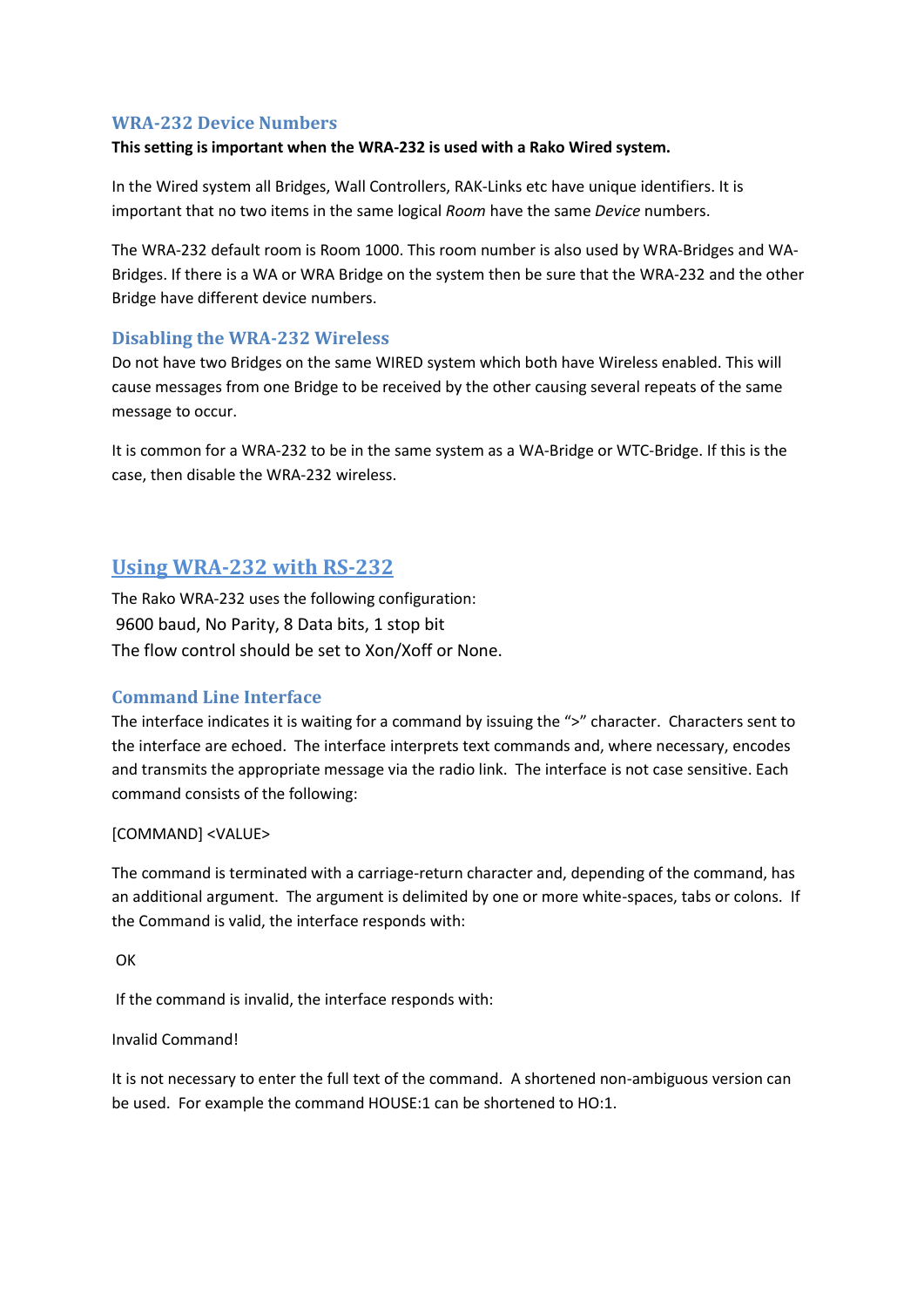# **Command Summary**

| Command                                      | <b>Notes</b>                                                       |
|----------------------------------------------|--------------------------------------------------------------------|
| ROOM [ <room_number>]</room_number>          | Sets the ROOM address to <room number="">.</room>                  |
|                                              | The Room number must be between 0 and 255.                         |
|                                              | Room 0 controls all units with the same House                      |
|                                              | address. If <room_number> is omitted, the room is</room_number>    |
|                                              | set to 0. The Room address is stored in non-volatile               |
|                                              | memory.                                                            |
| CHANNEL [ <channel_number>]</channel_number> | Selects the Channel address. The <channel_number></channel_number> |
|                                              | must be between 0 and 15. Channel 0 controls all                   |
|                                              | channels within the current Room. If                               |
|                                              | <channel number=""> is omitted the channel is set to 0.</channel>  |
| SCENE <scene number=""></scene>              | Sets the scene for the current House/Room/Channel.                 |
|                                              | The <scene number=""> must be between 1 and 4, which</scene>       |
|                                              | correspond to the buttons on a control panel.                      |
| <b>OFF</b>                                   | Turns off the lights in the current                                |
|                                              | House/Room/Channel.                                                |
| LEVEL <power_level></power_level>            | Sets the power level for the current                               |
|                                              | House/Room/Channel. The <power_level> must be</power_level>        |
|                                              | between 0 and 255, with 255 representing 100%                      |
|                                              | power.                                                             |
| <b>STORE</b>                                 | Stores the current power level to the current Scene.               |
|                                              | This will only apply to dimmers addressed by the                   |
|                                              | current House/Room/Channel.                                        |
| <b>RESET</b>                                 | Resets the microcontroller.                                        |
| <b>VER</b>                                   | Displays version information                                       |
| <b>STATUS</b>                                | Displays current House, Room and Channel in the                    |
|                                              | form:                                                              |
|                                              | HO:nnn RO:nnn CH:nnn                                               |
|                                              | nnn is 3 digit decimal number with leading zeros.                  |
|                                              | nnn is between 0 and 255.                                          |
|                                              |                                                                    |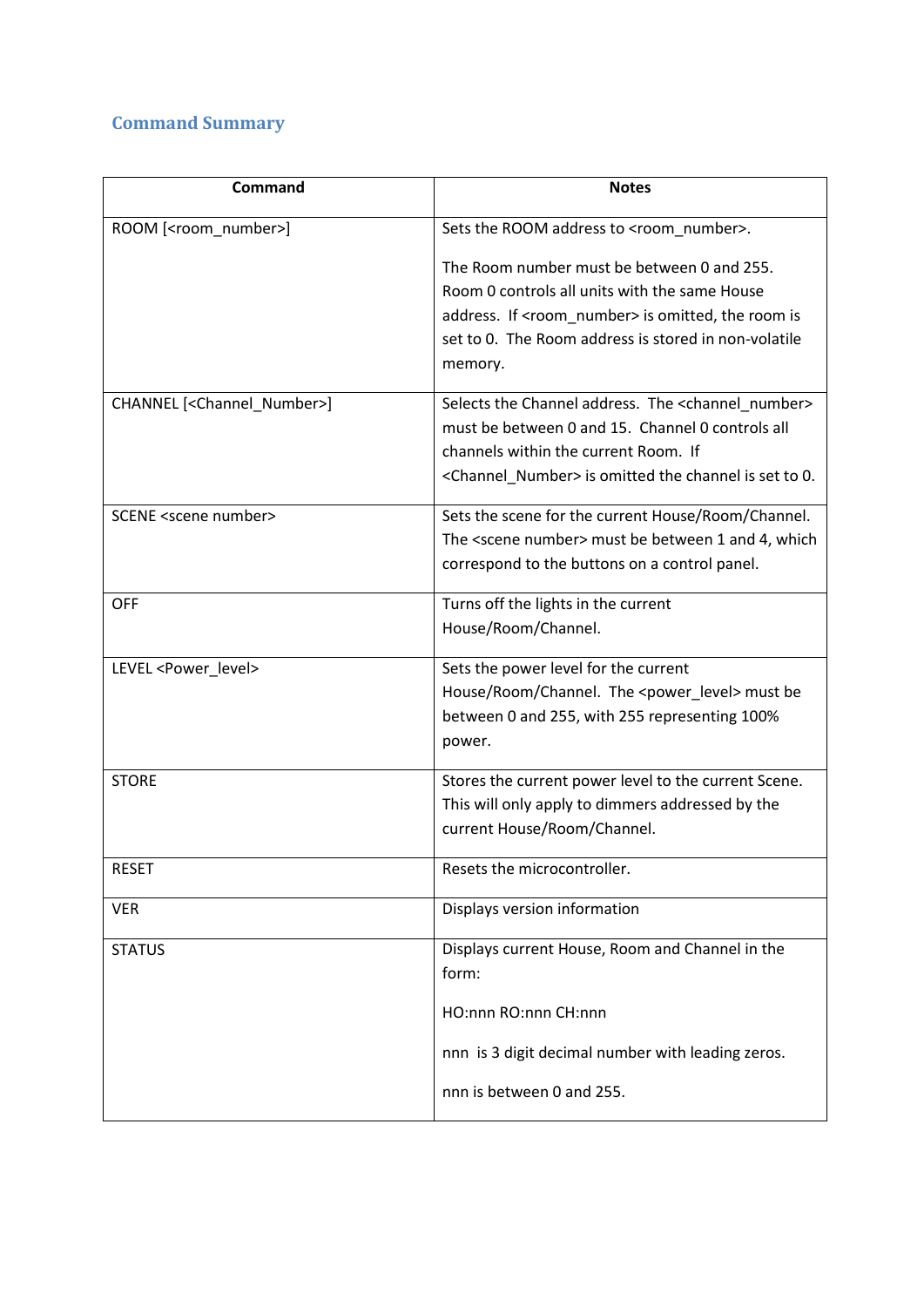| Command                                      | <b>Notes</b>                                                   |
|----------------------------------------------|----------------------------------------------------------------|
| COMMAND [ <command_number>]</command_number> | Issues <command_number> to the lights in the</command_number>  |
|                                              | current House/Room/Channel. The                                |
|                                              | <command_number> must be between 0 and 15.</command_number>    |
| ADDRESS <eeprom_address></eeprom_address>    | Sets the EEPROM address within the dimmers. The                |
|                                              | (EEPROM_address> must be between 0 and 127.                    |
| DATA <eeprom_data></eeprom_data>             | Transmits <eeprom_data> to the address set using</eeprom_data> |
|                                              | the ADDRESS command. The <eeprom_data> must</eeprom_data>      |
|                                              | be between 0 and 255.                                          |
| <b>NOECHO</b>                                | Turns off character echoing. This command is only              |
|                                              | available on the Bi-directional RS232 interface. The           |
|                                              | current echo mode is stored in non-volatile memory.            |
| <b>ECHO</b>                                  | Turns on character echoing. This command is only               |
|                                              | available on the Bi-directional RS232 interface. The           |
|                                              | current echo mode is stored in non-volatile memory.            |
|                                              |                                                                |

<span id="page-5-0"></span>**Table 1 – Command Line Interface**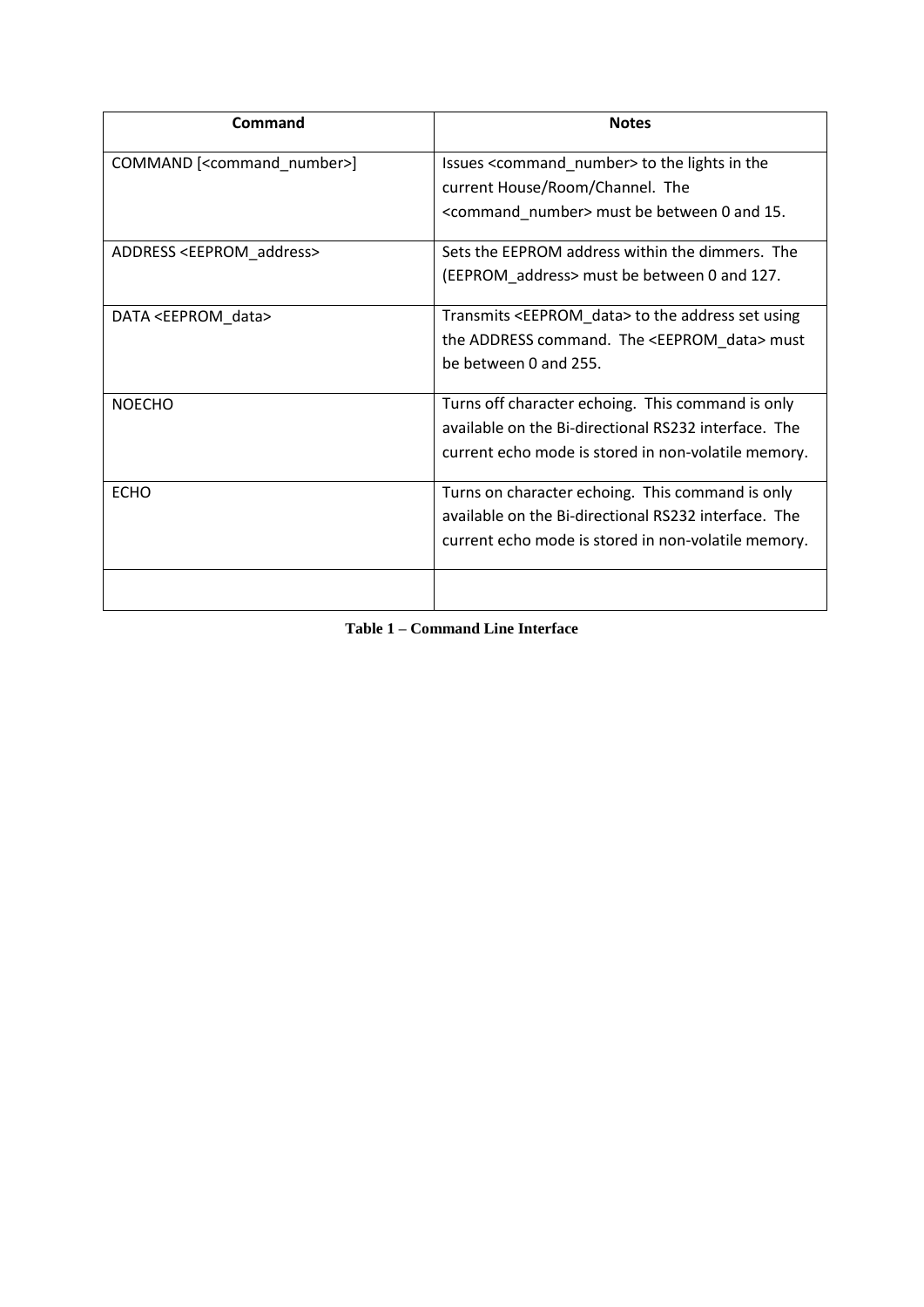### **Command Number Summary**

Using the COMMAND instruction, a literal command can be sent to the addressed controllers. [Table](#page-6-0)  [2](#page-6-0) details the meanings of the various instructions.

| <b>Instruction</b><br><b>Number</b> | <b>Instruction</b> | Program<br>mode<br>instruction |
|-------------------------------------|--------------------|--------------------------------|
| 0                                   | off                |                                |
| $\overline{1}$                      | light+             | light+                         |
| $\overline{2}$                      | light-             | light-                         |
| $\overline{3}$                      | ps1                | Store + Ident                  |
| $\overline{4}$                      | ps2                | $\overline{ch+}$               |
| 5                                   | ps3                | ch-                            |
| 6                                   | ps4                |                                |
| $\overline{7}$                      | program mode       |                                |
| 8                                   | ident              | ident                          |
| $\overline{9}$                      |                    |                                |
| $\overline{10}$                     | low battery        | low battery                    |
| 11                                  | eeprom write       | eeprom write                   |
| $\overline{12}$                     | level set          | level set                      |
| $\overline{13}$                     | store              | <b>Store</b>                   |
| $\overline{14}$                     |                    | exit                           |
| $\overline{15}$                     | <b>STOP</b>        | <b>STOP</b>                    |

#### **Table 2- Command Instructions**

<span id="page-6-0"></span>To fade the lights the command light+ or light- must be issued. This fades the lights at the rate determined by the value stored within the dimmer. To stop the lights fading the STOP command needs to be issued.

#### **EEPROM Addresses**

Information is stored in the dimmers in non-volatile or EEPROM memory. This memory can be written to using the RS232 interface. The EEPROM consists of 128 bytes of storage, some of which is used internally by the dimmer to remember the current state. ONLY THE ADDRESSES DETAILED BELOW SHOULD BE WRITTEN TO. To write data to the EEPROM area it if first necessary to set the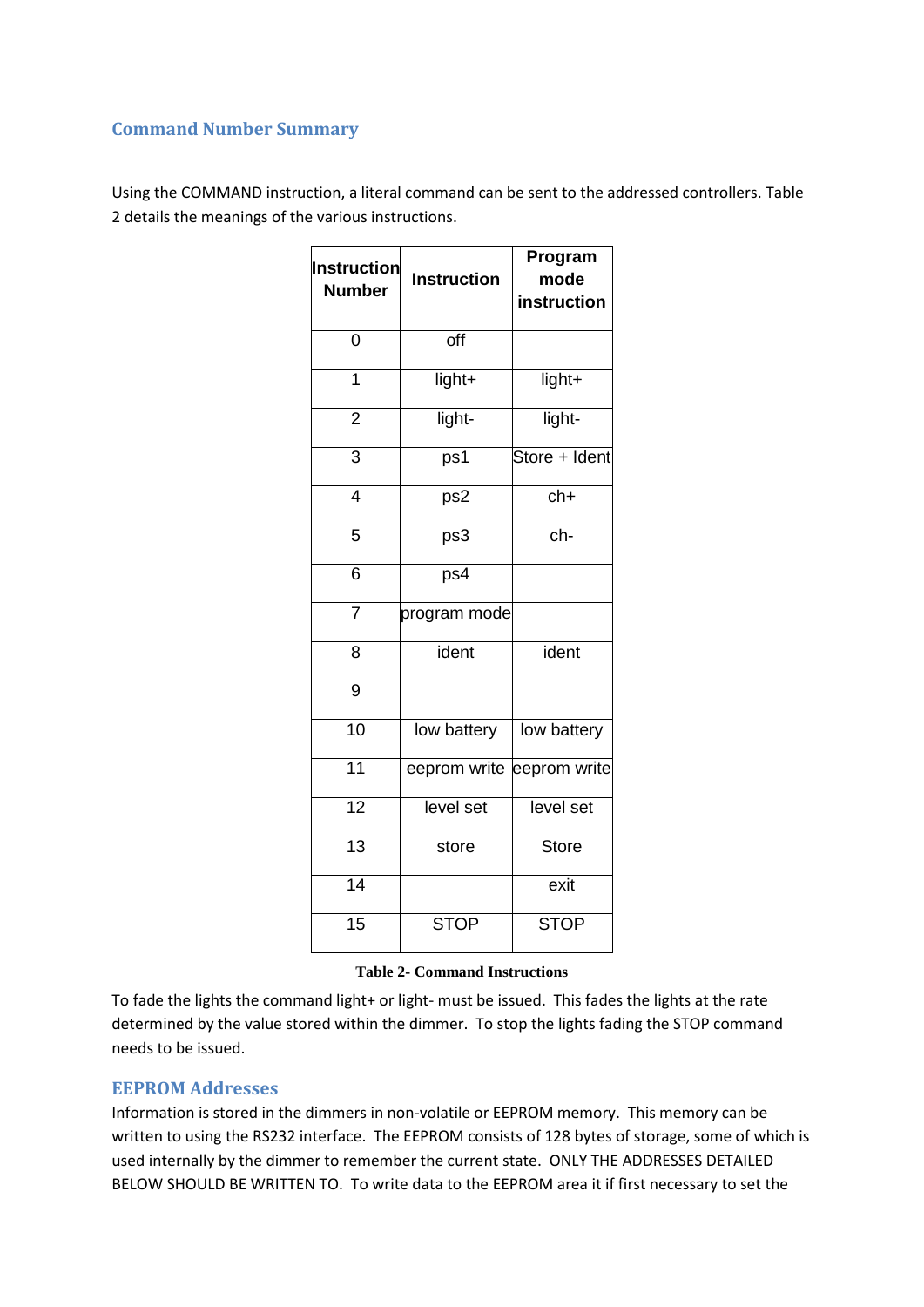HOUSE,ROOM and CHANNEL address of the dimmer(s). Next, the address should be set using the ADDRESS command and finally, the data should be written using the DATA command.

| <b>EEPROM</b>                            |                                  | <b>Notes</b>                                                      |
|------------------------------------------|----------------------------------|-------------------------------------------------------------------|
| <b>ADDRESS</b>                           | Action                           |                                                                   |
|                                          |                                  |                                                                   |
| $\mathbf{1}$                             | Scene 1 preset value             |                                                                   |
| $\overline{2}$                           | Scene 2 preset value             |                                                                   |
| 3                                        | Scene 3 preset value             |                                                                   |
| 4                                        | Scene 4 preset value             |                                                                   |
| Start Mode (After power<br>9<br>failure) |                                  | $0=0$ ff                                                          |
|                                          |                                  | $1-4 =$ Scene                                                     |
|                                          | 5=Memory                         |                                                                   |
|                                          | 6-255=Absolute power level       |                                                                   |
| 22                                       | Ignore Program Mode              | >0= Ignore                                                        |
| 23                                       | Ignore Group Commands            | $>0$ = Ignore                                                     |
| 24                                       | Ignore House Commands            | $>0$ = Ignore                                                     |
| 26                                       | Use Profile                      | $>0$ = use profile                                                |
| 34                                       | Scene Fade Rate                  | $0 =$ fast                                                        |
| 36                                       | Scene Fade Decay Rate            | 0=no decay                                                        |
| 40                                       | <b>Manual Fade Rate Max</b>      | Sets the maximum rate                                             |
| 48                                       | Manual Fade Rate<br>Acceleration | Sets the acceleration to maximum rate                             |
| 50                                       | <b>Manual Fade Rate Start</b>    | Sets the starting fade rate                                       |
| 63-127                                   | Profile Data                     | Determines the dimmers profile                                    |
|                                          |                                  | These values should only be changed using the<br>RASOFT software. |

#### **Table 3- EEPROM Addresses**

Care should be taken when changing values if the channel or room number is set to zero as this will change the values on all the dimmers.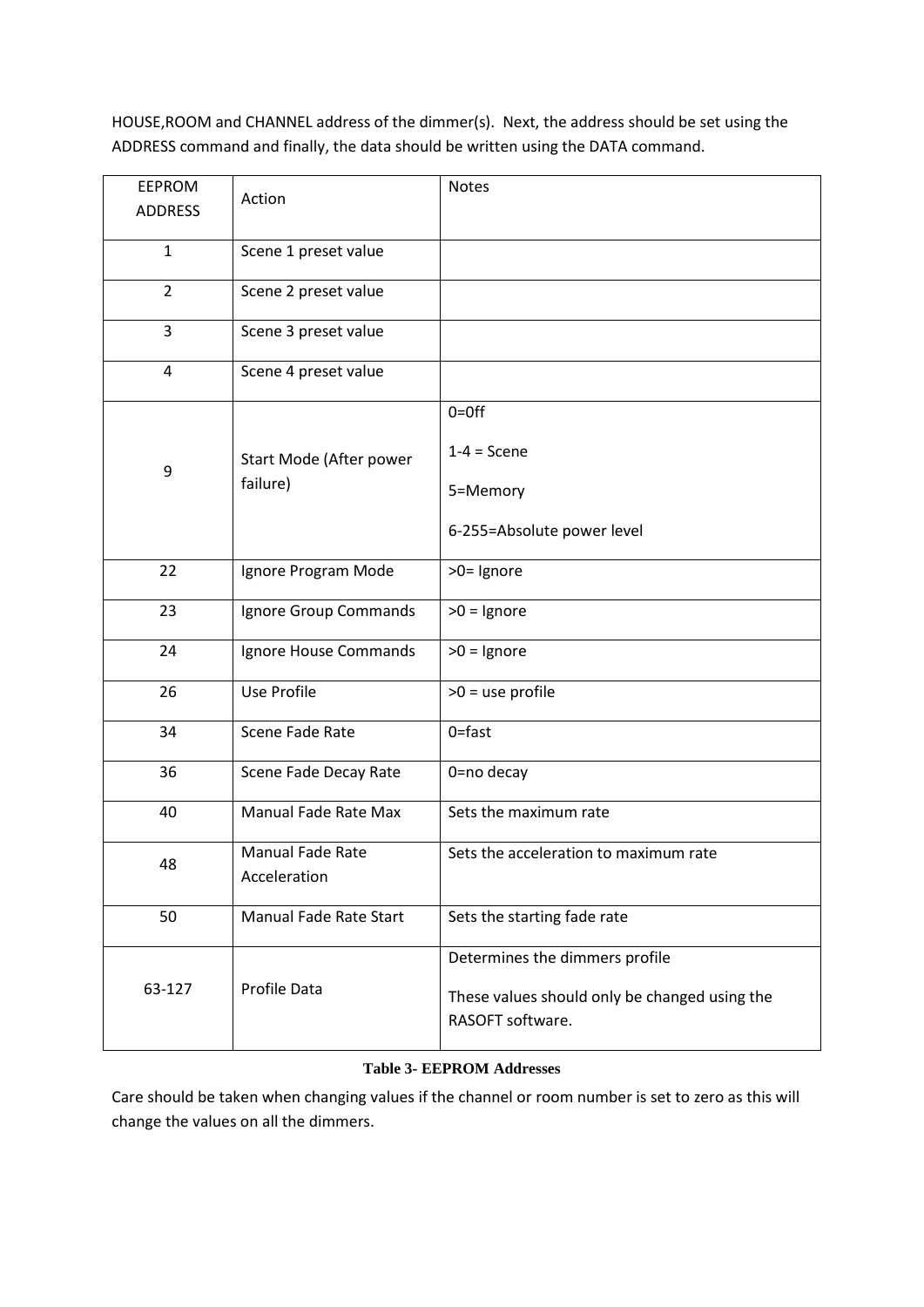### **Bi-Directional operation**

The Rako<sup>®</sup> Bi-directional RS232 interface works as both a transmitter and receiver of Rako coded messages. Using this module it is possible to interface a Rako lighting installation to an external system where the system can both control the lighting and be aware of buttons being pressed on Rako devices.

In addition to accepting the commands defined i[n Table 1,](#page-5-0) the Rako<sup>®</sup> Bi-directional RS232 interface will output received commands in the following format:

#### <RRR:CC:IN

Where RRR represents the decimal room number from 0-255, CC indicates the channel number 0-15 (0 being 'all channels') and IN indicates the instruction as set out in Table 2- [Command Instructions.](#page-6-0) The string will always be on a separate line, start with a "<" and terminate with a CR LF.

The unit will only output messages for the current house. The house address must first be set using as described in the "[Table 1](#page-5-0)Basic Configuration" section.

The following sequence represents a controller in room 4. Note: the text in italics is for explanation and does not appear on the output.

| <004:00:03      | Scene 1 button pressed.  |
|-----------------|--------------------------|
|                 |                          |
| $< 0.04$ :00:10 | Battery low indication.  |
| >               |                          |
| < 004:00:01     | Fade up button pressed.  |
|                 |                          |
| <004:00:15      | Fade up button released. |
|                 |                          |
| <004:00:10      | Battery low indication.  |
|                 |                          |